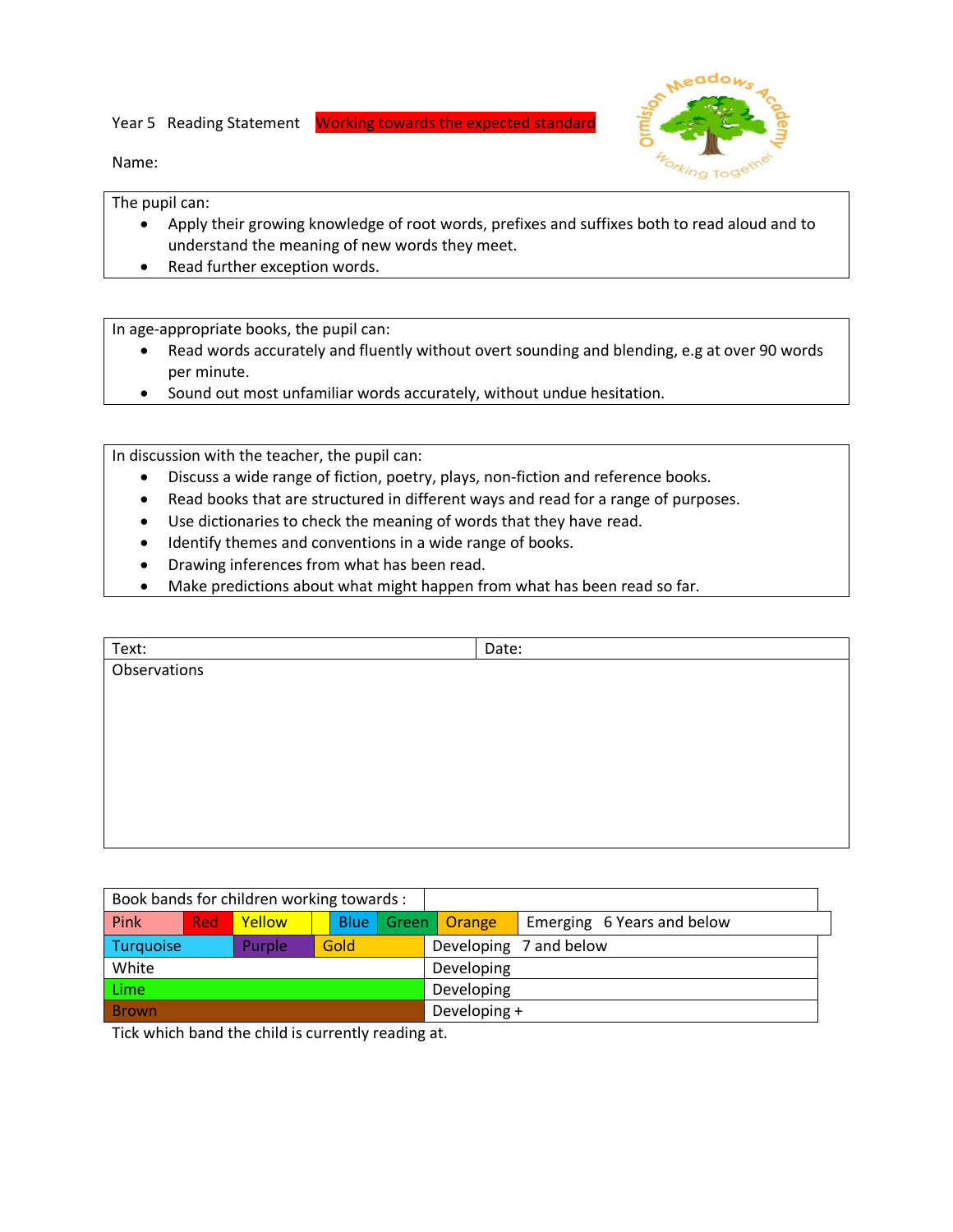Year 5 Reading Statement Working at the expected standard.



Name:

The pupil can:

 Apply their growing knowledge of root words, prefixes and suffixes both to read aloud and to understand the meaning of new words they meet.

In a book that they can already read accurately and fluently, the pupil can:

- Make comparisons within and across books.
- Draw inferences such as inferring characters' feelings, thoughts and motives from their actions. Justifying inferences with evidence.
- Ask questions to improve their understanding.
- Identify how language, structure and presentation contribute to meaning.
- Retrieve and record information from non-fiction.
- Predicting what might happen from details stated and implied.
- Discuss between statements of fact and opinion.
- Recommending books that they have read to their peers, giving reasons for their choices.

| Text:        | Date: |
|--------------|-------|
| Observations |       |
|              |       |
|              |       |
|              |       |
|              |       |
|              |       |
|              |       |
|              |       |
|              |       |
|              |       |
|              |       |
|              |       |

| Dark Blue | Secure                 |
|-----------|------------------------|
| Burgundy  | Reading Age 9-10 Years |